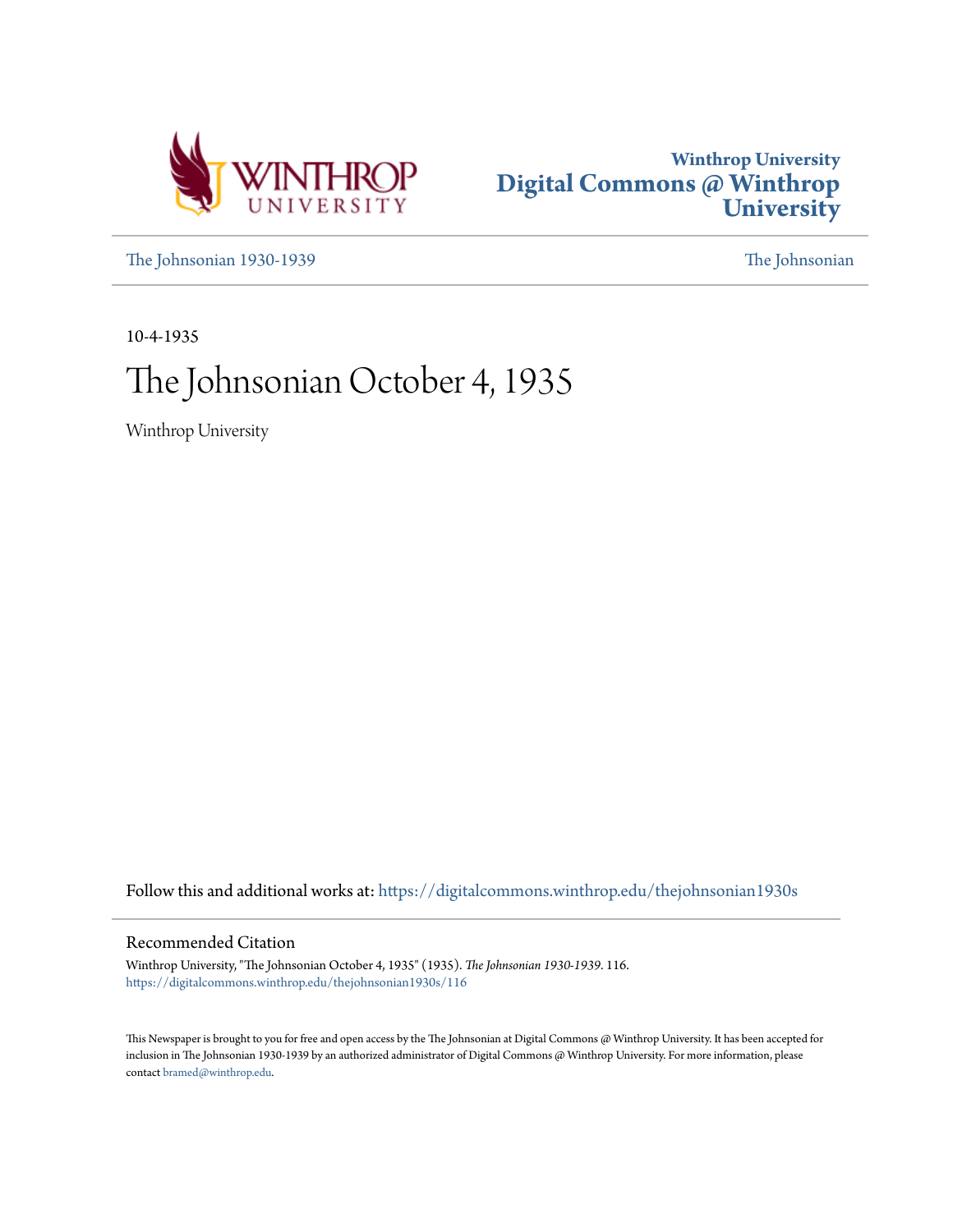# The Johnsonial HE OFFICIAL PUBLICATION OF THE STUDENT BODY OF WINTHROP COL

ROCK HILL, SOUTH CAROLINA, FRIDAY, OCTOBER 4, 19

SUBSCRIPTION, SLO A YEAR

UNIVERSITY FUNCTION eaker at Reception of  $at$   $\mathcal{R}_i$ A. A. U. W. Given in Honor

DR. PHELPS DEFINES

**VOL. 11, NO. 3** 

of New Members Dr. Shelton Phalpa, the principal

lon given in he speaker at a reception given in honor<br>of the new members of the Rock Hill

Dr. Warren G. Kella, bæd et de ha i den ende was severe den average and the severe severe and the second of the second of the second of the second of the second of the second of the second of the second of the second of t Plans for a high School Speech Tournament to be held at Winthrop<br>in the apring have been announced by<br>Dr. Warren G. Keith, head of the his-<br>tory department. The tournament will tory department. The tournament will be directed by the Sicar<br>beated by the Sicar-Breat hours or equation to force interest<br>in forenue activities. It will include the<br>annual High School Model Leape of N a tion a Assembly,

Commerce Ieacher<br>
Main Eleanor Douglas Is the new New Members Added<br>
Intent for the Onmarcial Depart-<br>
To Eta Sigma Phi<br>
neater for the Onmarcial Depart-<br>
A, B, and A, M, depress from the Uni-<br>
Frications have been issued

ALUMNAE ASSOCIATION UNDERCLASSMEN GET Eight Artist Course Numbers **NOTICES** NOTICE!<br>Photographer will be here October 7-12 and<br>plan to have your pictures unade that time. HOLDS MEETING HERE INCREASED WEEK-ENDS Compose Tentative Program

**DR. KEITH CHAIRMAN** ORATORICAL CONTEST

"Peace" Contest To Be Held Fo

meaber at a reception of the Robin Phono Party Contest To Be Held For Manuel Street in a stress of the numeric of the Robin Phono Street To Be Held For Manuel Manuel Manuel Manuel Manuel Manuel Manuel Manuel Manuel Manue

# The following announcements were

to a literation of some signal polynomial mightly supposite the graph and by the graph of some signal points of history, dances.<br>
The graph is all spherical points of history, dances.<br>
the graph is the signal consideratio 3. Learn lines.<br>
Out room of the control of the control of the control of the control of the control of the control of the control of the control of the control of the control of the control of the control of the control o

TO ATTEND MEETING WILL CONDUCT VESTERS Dr. Shelton Fhelps will go to Sumter. The Reversed Mr. C. H. Nahorn, passaged and the conduct of the meeting of the control in the fluxe Fresh resolution Church in the Magnetic of th

North Central District Has Ses- "B" Average Students Have Adsion in Johnson Hall, Sat-<br>urday, September 28 ditional Privileges-Seniors Hear New Rules

Winthrop freshmen, sophomores, and<br>juntors shall have two week-ends a semester; and those maintaining an<br>average of B shall have two additional<br>week-ends a semester, according to an<br>exceeding to an exceeding to an<br>exceedi North Central District of the Winarop Alumnas Association met in catego Antonium Association met mi<br>Johnson Hall on Saturday, September<br>28. at 11 o'clock, for a program, lunch-22, at 11 o'cloca, sure from,<br>con, and business mession,<br>Invocation was given by the Rev. J.<br>H. Marion, Jr., pastor of Oakland Ave-<br>H. Marion, Jr., pastor of Oakland Ave-

Service Group Here

The following announcements were<br>
read at Service Group Here<br>
read at Sense estimates held in 1146 Gaven's expression of the service of<br>roup was or-<br>
146 And Audiovium site readel Wednes-<br>
gamined Monday. September 23, at

seas succession, may remain the Hurt Pauling. Like Pugh, Helt<br>Sweeney, Jac Sengte, Chara Wa<br>Pinkic Webb, and Mary White. Wall The club will meet every other Mon-

**Masquers Elect** 

rainea.<br>
Fier an added attraction there's<br>
a Silly Sympheny "Peaguina."<br>
Den't forget-all this in Main<br>
Andi<br>
Andistan Sainchay evening at<br>
Andistan Sainchay evening at

# To You," Here Saturday Night and we have a given the set of the state of the famous create the state when we can be a state of the state of the state of the state of the state of the state of the state of the state of the state of the state of the sta

There is a salable combination<br>here of comedy and musical values, with rentimens as light sea Jan Kiepurs, as the Polish tener, gets into all sorts of trouble. Pergris inio all sorts of trouble. Per-haps lits cards that in which help<br>haps lits best serve is that in which the trademons of the language<br>the displace and off, belong who wish the police to halt renease by throwing<br>my the

NOTICE!<br>New members will be elected to<br>the Student Postry Society on No-<br>vember 16. Students interested in becoming members please consult the Society bulletin board (on the fit, just maide the post of the MARYLAND WILSON,

can bustiness, seeming the same of the Blanck Award and the same of the Same of the Same of Columb Award and Award and the same of the Same of the Same of the Same of the Same of the Same of the Same of the Same of the Sa

the Paculty Adviser.<br>
Pollowing the business meeting, Miss<br>
Miss entertained the five members at a upper in Johnson Hall, Blue and<br>
supper in Johnson Hall, Blue and<br>
suld, the fraternity colors, predominated;<br>
and Miss Mis er with a souvenir  $\frac{1}{2}$ 

# **STORY WRITTEN BY ANN WARE IS CITED** EAST PERSON FRAGE CONTRACT PAST PERSON FOR THE SAME CONTRACT PART OF A SECTION OF A SAME CONTRACT OF A MODEL PROPERTY OF A MODEL PROPERTY OF A MODEL PROPERTY OF A SHAPE CONTRACT PROPERTY OF A MODEL PROP

**One of Twenty Best Stories** of Year

The Devils Hammar by Ann Ware.<br>
class of 38, was adjudged one of the twenty best short stories a<br>summitted in the Bineri Story Centert conducted this Bineri Story Center<br>
year by "Story," the only magnetics delined the Sto

The Blue This control that formerly of the English department of the English depends on the Son of the Son of the Son of the Son of The Maximum of the Son of The Maximum of the Son of The Well and the Son of The Well and

th Rethberg, Amelia Earhart, Kryl's Band, Ballet Russe, on Program

**FIRST NUMBER OCTOBER 17** 

Magician, Hedgerow Players, The Rughes, and Marionettes Are Also Scheduled

Winthron Gollege will present the winthrop Conege will present the<br>Annual Artht Course this year, con-<br>sisting. tentatively, of eight perform-<br>ances. Elisabeth Rethberg, soprano; ance. Elizabeth Rehberg, soymano;<br>
Englis Eymphonic Rand; Amalia Ex-<br>
hari; and the Monte Carlo Ballet<br>
Russ, are included on the schedule.<br>
Russ, Elizabeth Rehberg, Soymano<br>
Elizabeth Rehberg, Soymano<br>
Elizabeth Rehberg,

stands preeminent among the sopran of the Metropolitan Opera H her voice and artistry have established her voice as "one of the most treasurable<br>lyric sopranos extant," while her genuinely feminine charm has creat markable enthusiasm i ism in public and rale" has a repertory of one hundred and six grand opens and one thousead songs in their<br>addenses for has sump to<br>addenses in Milan, London. Berlin,<br>Venna, Paris, Rome, Budapest, Drea-<br>den, New York, and other eitles<br>throughout America and Europe.<br>Kryl's Symphonic Bases

Kryl's Symphonic<br>Kryl's Symphonic Be nd will Ery's Symphonic Band will be builted on the evening of October 25. Mr. Bohumir<br>Ery), long a fanyous figure arrong the<br>Ery), long a fanyous figure arrong the<br>cuntry's bandmasters, belongs to the<br>virtuoso school of conductor wirtuoso mehodo el conductora, and as<br>signal anno 25 de la a good showman, blending art and entertainment in a manier that<br>is and entertainment in a manier that wins the respect of the cerious music<br>lover and the interest

"The Devil's Horns" is Adjudged acclaimed by his numerous audio throughout the United States as one of (Continued on page four

### Miss Davis Writes **Historical Sketch**

Miss Nora Davis, of Troy, S. C.,<br>formerly of the English department<br>of Winthrop College, was the guest of<br>Dr. Helen O. Macdonald over the week-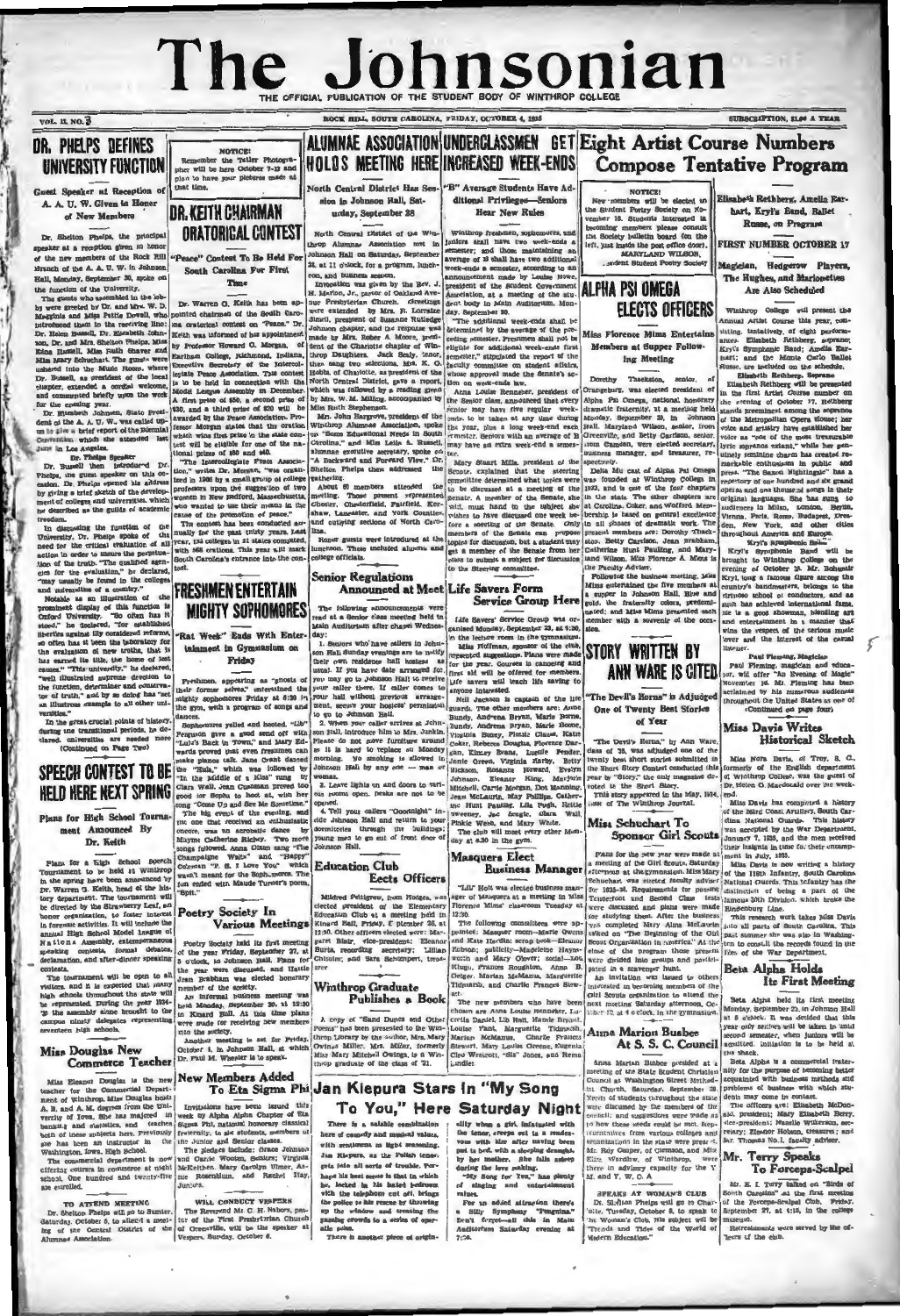## THE JOHNSONIAN **TESTION WERE FRIDAY**

ting the Regular Se setion The Official Organ of the Studen, The South Carolina College for We dent Body of \$1.00 Per Year eription Price (regular<br>seription Price, By Mall or Rat

ared as zecond-class matter November 31, 1923, under the Act of March 1979, at the postoffice in Rock Hill, R. C.

# Member of South Carolina Press Associati

| <b>EDITORIAL STAFF</b> |
|------------------------|
|                        |
|                        |
|                        |
| <b>BUSINESS STAFF</b>  |
|                        |
|                        |
|                        |
|                        |
| <b>BRINGET RES</b>     |

Manning, Am<br/>ie Rosenhlum, Virginia McKeithen, Florence<br>May Fhillips, Izabel Keaton, Hattle Greene Stewart, Ruth B<br/>e May Galhnan, Grace Noorris, Lorence Oalloway, Jeans Monthly, Corresponding, <br/> Jean Mosa, Madel to Teams

FRIDAY, OCTOBER 4, 1935

### ANKLETS ON CAMPIIS

# Last year a petition asking that we be permitted to we

anklets on the campus was drawn up and presented to Dr. Phelps. The request was granted and immediately there was a blaze of mary gun metal and brown. All very well for color amid the cust cool and econo mical,-but how about on the streets? Are ankiets in accordance with our uniforms? Some of us realize they are not, and therefore do not use them for street wear. Others know that we are supposed to be in full uniform when in town. But how about those few of Are anklets in accordance with our uniforms? Some of us realize

## **PAGE THE SENIORS**

For some years, it was the annual custom for the Senior Clas of Winthrop College to present a play. The purpose of this play<br>was 'wy-fold--it helped the Seniors to raise the money for its<br>was 'wy-fold--it helped the Seniors to raise the money for its<br>farewell gift to the college; an It was not intended that this play should be an anti-climax to

It was not intended that this play should be an anti-climax to the Junior Follias put on by the class the year before. It was a sort of summing up of all that was grand and glorious in four years of college life—the class rung down on the final act of its Junior Follies.

The custom seems to us a splendid one. We would like to see<br>it resumed. What do you think about it?

## **ENGLAND PLAYS HER ACE**

During the last few wonths there has been some numer to the effect that the French and English navies seem to have been planned as complements to each other. How much truth is in the runor we cannot vouchastle; but how muc the Anglo-French navy will have seems likely to be demonstrated

Heretofore, Great Britain has held off from the Ethiopian question with miasmic promises. A few days ago she put a "bull-<br>dog bite" into the League's further actions by announcing that would cooperate with the League in any case of unprovoked ah. aggres whole of Europe

whose or surveye. The constant of the secretive assemble of the present as the loosed Italy's hand on one alde and grasped for the phantom hand of England's promises on the other, now rejoices in the controlling promise in not rejoice. England's statement has knocked the props out from under her, who was eyeing ber neighboring countries for an expansion outlet.

And Italy? Enginnd has called her bluff, if hluff it was. Italy And itsiy I Enginand has caused her burit, it must it was. Italy has virtually been informed that Enginand and France with Ethiopia defy her. But is Italy's recent action a bluff?<br>Anyone who listened to Mussolini's speech

ated an inch; realized also that the sentimental phrases that<br>itered were backed by martial facts; realize that the twenty he uttered were b In a stress were parameter of maximulately reminded and the extent of the Italian government appears to be.<br>the Italian government appears to be.<br>England has played ber act; yet, the mobilising of Italian and

goes on. Ethiop ian troot

# AT WINTHROP, TOO!

Anderson Record.<br>It is the custom, as well as the privilege, we believe, of upp It is the custom, as well as the privilege, we believe, of upper<br>classmen in various colleges and universities to victimize the<br>freehomen. Time was when "haning," bowever, was carried to the<br>point where it was reprehensib

**DETENTE** up

We were somewhat surprised to read of the initiation of fresh men at Winthrop College at the opening of the current session<br>According to press reports "ratting" day at that great old institution over in Rock Hill was something of an occasion. The fresh Now over in most man was convenience of an occasion a net recentred were required, among other things, to go into the business section of the town and "forced to go down on their hands and knees before parsons they met. Th fore parsons they met.<br>ple," the dispatch adde

," the dispatch added.<br>It's quite a picture for Mother and Dad back home to hear of It's quite a picture for mother and beat outce nome to near the<br>dring recylens to get down on their hands and knees before strange pools and beg for penniss.<br>trange for the bad in We had in the bad in the bad in the bad in

### THE JOHNSONIAN

capable of subjecting their younger sisters to such indignities. From The French Beach

The Anderson Record seems to think that the Freshman Class on masse begred nickles and dimes from all passersby on the streets of Rock Hill. We venture to say that no one on the Win-throp campus has heard of any such fact

### Diary Of A Maid In Uniform **BLUE SPECTATOR** Band BR. **Hear Vel Hear Yel Antone destr**

nd trip to Clems of a round trip to Clemson this week-<br>end see Ditty Burnette at 302 South: o armamos<br>will be due M. . . . The Speciator has heard of many strange ce she landed at Winthrop, ertified, of the Junior sho sent a

eck back home because ahe had enough money.... Did you not<br>lee enough money.... Did you notlee<br>Eitty Foster and Jean Flynn at dinner<br>Sunday? Their table was broken, but<br>they didn't seem to mind They calmiy<br>sat down and said they could "grab s from the little trucks as they

hings from the little trucks as they<br>assed."...And speaking of Freehmen<br>-it's told they had a lovely crop of<br>okes to offer the Sophomorea, If you 

There was a young maid nicknam<br>Shadder.<br>Who never would do what she hadde<br>So down she'd careen<br>Into the canteen,<br>And there she grew fatter and fadd

Le rounds concerning a hig white can go<br>tuil the rounds concerning as the same going and certe meanwing from behind close<br>is done. We're glad coins don't bother unit of the displacement of the<br>done of column permetting Ro Any bask-talk? . . . Stories makes a combination of forty-<br>typewriters and thirty-four girls

rs go to State P. ... And the Seniors a<br>October 24, Lucky thi

# **FACULTY OPINION**

Dr. Willie D. Magginis-The fall of Dr. Willis D. Marginla-The fall of Software<br>DES-36 gives another demonstration of the popular appear of subsols and collected<br>in the popular appear of includes and collected the localization of<br>subsols, several millions in

planning, etc.,<br>of these facts.

i.<br>ship of our nation will be The el The cliterality of our nation will be made up of educated and uned<br>unclousted and uneducated property proper What of the future? What are<br>the responsibilities of educated propic to unclusted<br> $\hbar$  are opportunities every

states? Where does my home county

of the nation? These questions must arise in the minds of purposeful Winkhrop students.<br>Surely they leave title these and energy they have the Surely they leave title these and energy for grading face real preblemegu standard text

## German Clubs Elect **Eight New Members**

and the Windows of the Michael Hart and the Windows Chart and the Windows Chart and the Windows Chart and Hart and Hart and Hart and Hart and Hart and Hart and Hart and Hart and Japanese Chart and Japanese Chart and Japane

Patronian Car Advert-

Hear reno  $$ the Beautifullers, in fact hear quotng praire of it that I journey u k town to partake of this delicace, Way town to partaxe of this delicacy. Have<br>long hot walk before ar. eligible ride<br>comes along, and arrive at drug store<br>in great need of a stimulating drink.

Can Fill Your Every Need<br>
My palae is equively at a stimulating drink.<br>
In great need of a stimulating drink.<br>
My palae is quivering in anticipation<br>
of the granuit-Dope is a trion quantity of the state of the state of the  $Oot 1$ :

Takes for those same peanuls in value.<br>
Takes started new system of Reducement of Reducement in the started new system in<br>
Sec. Co to post office each day with<br>
more in band. Wenn portman is real-<br>
more in the monographic

of panish between Priends (?) ?<br>
persisting parameterizations all day, rewristing parameterizations and day, causing many different runs<br>on to start about my membal state. Since people is a set if in pure<br>infinite all day



OPINION and the stress of the distinguished out of the distinction and the stress permission. The stress permission is a group which has long been neglected. We have held to bring a busine with the original container and d effects that rightful dues, the first result in the multiple has essay of the model in the analysis of the model of the same station of the same station of the same station of the same station of the same station of the sa  $rac{1}{2}$ 

You sing a little song or two<br>And have a little ohat;<br>You make a little candy fudge<br>And then you take your hat;

You hold her hand and say good-night d her hann man<br>tly as you can-<br>it that a hell of an ovening<br>ig healthy man?<br>--Auburn Fiainsman



Use of home for parties and club entertainmenta. Refreshments made and severed at Collage

MRS. W. R. ANDERSON **ESS & Made Alexander** 

# Come in and See Our Line of Sporting Goods Prices to Collège Girls<br>de Balls, 30c up; Tomais Rackvis \$1.50 up.<br>in Racket Premes Ole: Racket Covers 31c un Fremen coup manager<br>Fing Fong Sot, Sie

ROCK HILL HARDWARE CO.



# **BIGGER RROS**

WHOLESALE PRODUCE DEALERS Fresh Eggs, Fruits, and Vegatables

Charlotte, N. C.

**S. College Street** 

# "Banking - By - Mail"

On more than one occasion, this hank has stated in On more than one occasion, this bank has stated in The Johnsonian that banking by mail was growing more and more in favor as time goes on. For instance, this institution numbers among its patrons depositors in 23 of the 4

It may be interesting to state that on our books we It may be interesting to state that on our books we<br>have the names of depositors who reside in 8 foreign<br>countries, including possessions of the United States:<br>Canada, Argentine Republic, Brazil, Chile, India, Korea, Porto Rico, and Jan

It will, doubtless, be especially interesting to Win-It will, dominates, be appealing to the chrome that the throp students and parents of a students to know that the books of the Checking Department of this beak reflect accourt is from patrons in 31 Counties of South Caroli This business is also handled by mail.

In localities in South Carolina where ade In localities in South Carolina where adequate and convenient banking facilities do not prevail, the parents of Winthrop students and othern are invited to avail thermately selves of the unexcelled facilities of this bank hee ats the Government Plan, Interest is being paid on Savings<br>the Government Plan, Interest is being paid on Savings ence invited

PEOPLES NATIONAL BANK  $B_{\text{sub}}$  un  $A$ **Under United States Government Supervision** 

(MAIL THIS TO YOUR PARENTS)

Fresh man Chairm

Plassie<br>dected chairm<br>olass at a me<br>sunher 36. *ded* Memmis

Is Named By Class to Clauss of Charleston was chairman of the Freshman t a mosting Thursday night,

September 36.<br>
Florate attended Memminger High<br>
Florate attended Memminger of the basic<br>
florate and avisualize texns, vice-president of the Bundent Contain, and sec-<br>
dent of the Bexior class. She was also<br>
a wearer of th High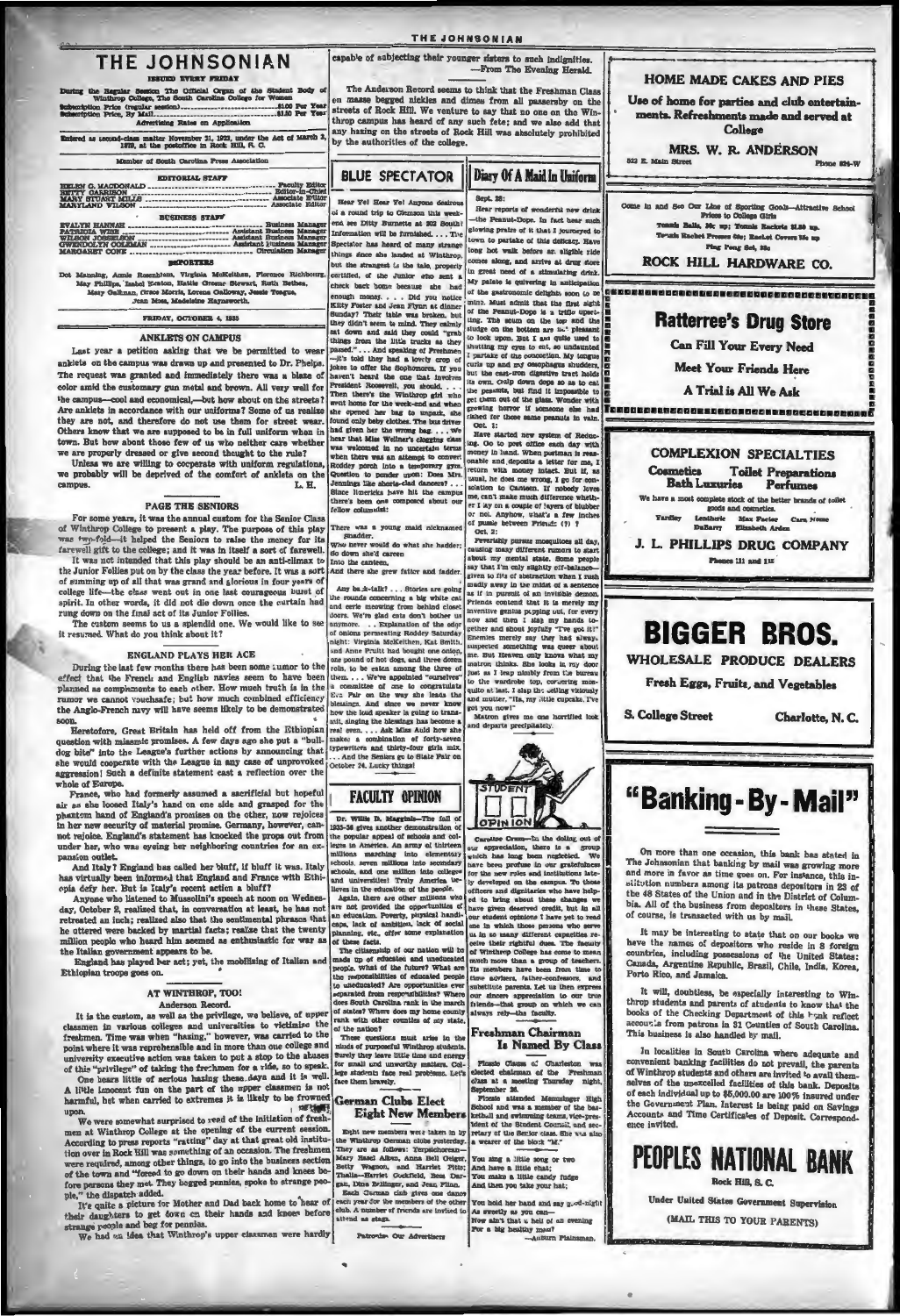